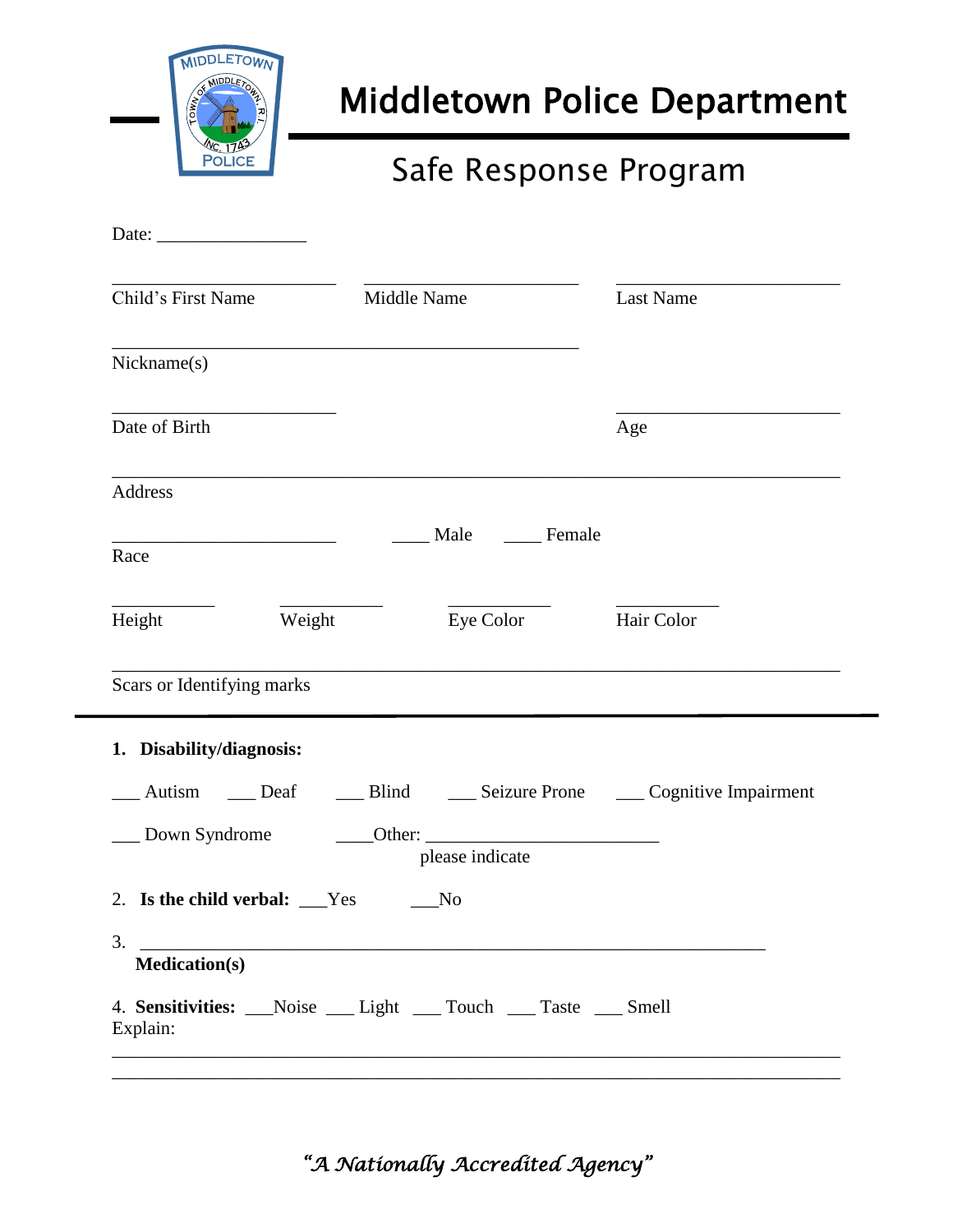|                                                      | Other |                                                                                     | 5. Attractions: __Water ___ Roads ___Heavy Equipment ___ Emergency Vehicles                                                                                                                                                                                                                                                                                                                                                                                                                                |
|------------------------------------------------------|-------|-------------------------------------------------------------------------------------|------------------------------------------------------------------------------------------------------------------------------------------------------------------------------------------------------------------------------------------------------------------------------------------------------------------------------------------------------------------------------------------------------------------------------------------------------------------------------------------------------------|
|                                                      |       |                                                                                     |                                                                                                                                                                                                                                                                                                                                                                                                                                                                                                            |
| 6. Can the child swim: _______Yes ______No           |       |                                                                                     |                                                                                                                                                                                                                                                                                                                                                                                                                                                                                                            |
|                                                      |       |                                                                                     | N <sub>0</sub>                                                                                                                                                                                                                                                                                                                                                                                                                                                                                             |
|                                                      |       | 8. Does the child have any dislikes, fears, or behavioral triggers: ___Yes ___No    | If so explain: $\frac{1}{\sqrt{1-\frac{1}{\sqrt{1-\frac{1}{\sqrt{1-\frac{1}{\sqrt{1-\frac{1}{\sqrt{1-\frac{1}{\sqrt{1-\frac{1}{\sqrt{1-\frac{1}{\sqrt{1-\frac{1}{\sqrt{1-\frac{1}{\sqrt{1-\frac{1}{\sqrt{1-\frac{1}{\sqrt{1-\frac{1}{\sqrt{1-\frac{1}{\sqrt{1-\frac{1}{\sqrt{1-\frac{1}{\sqrt{1-\frac{1}{\sqrt{1-\frac{1}{\sqrt{1-\frac{1}{\sqrt{1-\frac{1}{\sqrt{1-\frac{1}{\sqrt{1-\frac{1}{\sqrt{1-\frac{1}{\sqrt$<br>,我们也不能在这里的时候,我们也不能在这里的时候,我们也不能会在这里的时候,我们也不能会在这里的时候,我们也不能会在这里的时候,我们也不能会在这里的时候,我们也不 |
|                                                      |       |                                                                                     |                                                                                                                                                                                                                                                                                                                                                                                                                                                                                                            |
| 10. Does the child become upset easily: ___Yes ___No |       |                                                                                     |                                                                                                                                                                                                                                                                                                                                                                                                                                                                                                            |
|                                                      |       | 11. How might the child respond to sirens, uniforms, K-9s, and/or emergency lights? |                                                                                                                                                                                                                                                                                                                                                                                                                                                                                                            |
|                                                      |       |                                                                                     |                                                                                                                                                                                                                                                                                                                                                                                                                                                                                                            |
|                                                      |       |                                                                                     |                                                                                                                                                                                                                                                                                                                                                                                                                                                                                                            |
|                                                      |       |                                                                                     |                                                                                                                                                                                                                                                                                                                                                                                                                                                                                                            |

### **WAIVER AND RELEASE OF INFORMATION**

\_\_\_\_ I give my authorization for the Middletown Police Department to obtain the confidential information I provided in this document regarding my son/daughter.

\_\_\_\_ I understand that the purpose of providing this information to the Middletown Police Department is to participate in the Safe Response Program. I understand that while this program is designed to better assist my child during an emergency, assistance cannot be guaranteed in all cases.

\_\_\_\_ I understand that my participation in the program is voluntary and may be revoked at any time.

By signing this form, I authorize the Middletown Police Department to share the information provided in this document to other local and state emergency responders, such as other police and fire departments in Rhode Island.

*"A Nationally Accredited Agency"* 

\_\_\_\_\_\_\_\_\_\_\_\_\_\_\_\_\_\_\_\_\_\_\_\_\_\_\_\_\_\_\_\_\_\_\_\_\_\_\_\_\_\_\_\_\_\_\_\_\_\_\_\_ \_\_\_\_\_\_\_\_\_\_\_\_\_\_\_\_\_\_\_